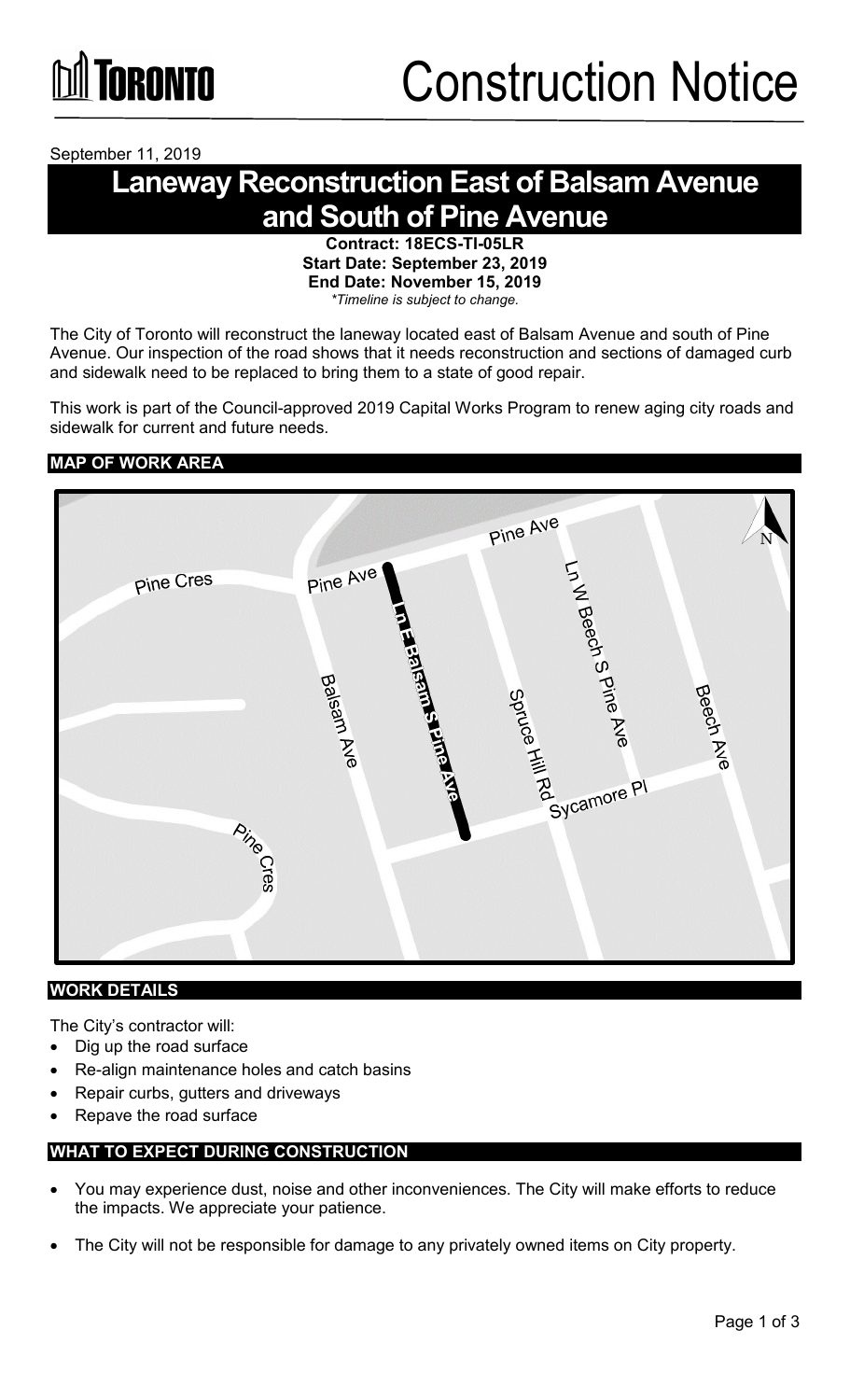# **DA TORONTO**

# Construction Notice

| Work Hours: Work will take place from 7 a.m. to 7 p.m., Monday to Friday, with<br>work after hours and on weekends as required.                                                                                                                                                                                                                                                                                                                                                                                                                                                                                                                                                         |
|-----------------------------------------------------------------------------------------------------------------------------------------------------------------------------------------------------------------------------------------------------------------------------------------------------------------------------------------------------------------------------------------------------------------------------------------------------------------------------------------------------------------------------------------------------------------------------------------------------------------------------------------------------------------------------------------|
| Important information for owners of sprinkler systems / heated driveways<br>and private landscaping features. Property owners should remove items located<br>within City property limits (boulevard) to avoid damage.                                                                                                                                                                                                                                                                                                                                                                                                                                                                   |
| This includes items such as landscaping (plants and pavers), decorative objects,<br>sprinkler systems or heated driveways. If you have a sprinkler system or heated<br>driveway, please contact the Project Manager listed below.                                                                                                                                                                                                                                                                                                                                                                                                                                                       |
| Telephone and Internet Services: This work may affect phone and internet<br>cables for individual properties that aren't buried deep below the sidewalk. The<br>contractor will coordinate with utility companies to minimize disruption. Residents<br>who find their service has been disrupted should contact the Project Manager and<br>notify their phone or internet service provider.                                                                                                                                                                                                                                                                                             |
| <b>Pre-Construction Inspection:</b> Wristen's Home Specialties Inc. (WHS), under<br>contract to the City of Toronto, will survey all properties within 30 metres of the<br>construction area before construction starts. Participation in the survey is voluntary;<br>however, participating is important in determining if the construction caused<br>damage. The inspection will look at both the interior and exterior of all properties to<br>verify existing conditions. The company will deliver a separate notice requesting<br>time to set up appointments. All inspection staff will be wearing photo identification<br>and carrying photographic equipment during their work. |
| Road and Sidewalk Access: In order to complete the work in a safe manner,<br>there will be road and sidewalk restrictions within the construction work zone.<br>Access for emergency vehicles will be maintained at all times.                                                                                                                                                                                                                                                                                                                                                                                                                                                          |
| <b>Driveway Access:</b> The contractor will notify you of any temporary restrictions to<br>your driveway access. If your property has two entrances, one entrance will be kept<br>open at all times.                                                                                                                                                                                                                                                                                                                                                                                                                                                                                    |
| <b>Traffic Management:</b> Efforts have been made to manage traffic in the area for the<br>safety of workers, road users and residents. Road users should expect delays and<br>increased traffic on nearby main and side streets.                                                                                                                                                                                                                                                                                                                                                                                                                                                       |
| The laneway will be closed for approximately three weeks starting September<br>23, 2019                                                                                                                                                                                                                                                                                                                                                                                                                                                                                                                                                                                                 |
| <b>Parking:</b> Parking in the active work zone is not permitted due to space<br>requirements for construction equipment and materials. If your parked vehicle<br>affects the construction work, it will be re-located with no charge to the owner. If<br>your vehicle is moved, please contact parking control for its location at 416-808-<br>2222.                                                                                                                                                                                                                                                                                                                                   |
| Temporary Parking Permits will be provided for vehicles displaced due to the<br>construction*.                                                                                                                                                                                                                                                                                                                                                                                                                                                                                                                                                                                          |
| Please contact the Project Manager as soon as possible to provide your<br>licence plate number and required information. *Vehicle must be registered to<br>your address to qualify for alternate parking. Temporary Parking Permits are<br>available on a first-call, first-served basis and limited to one per household.                                                                                                                                                                                                                                                                                                                                                              |
| In the event you receive a traffic ticket for on-street parking during this period of<br>construction, you may choose to dispute your ticket following the process listed on<br>the reverse side of the parking infraction notice. You may use this notice as part<br>of your defence for parking consideration during construction; however, the<br>Project Manager does not have the authority to cancel any parking tickets.                                                                                                                                                                                                                                                         |